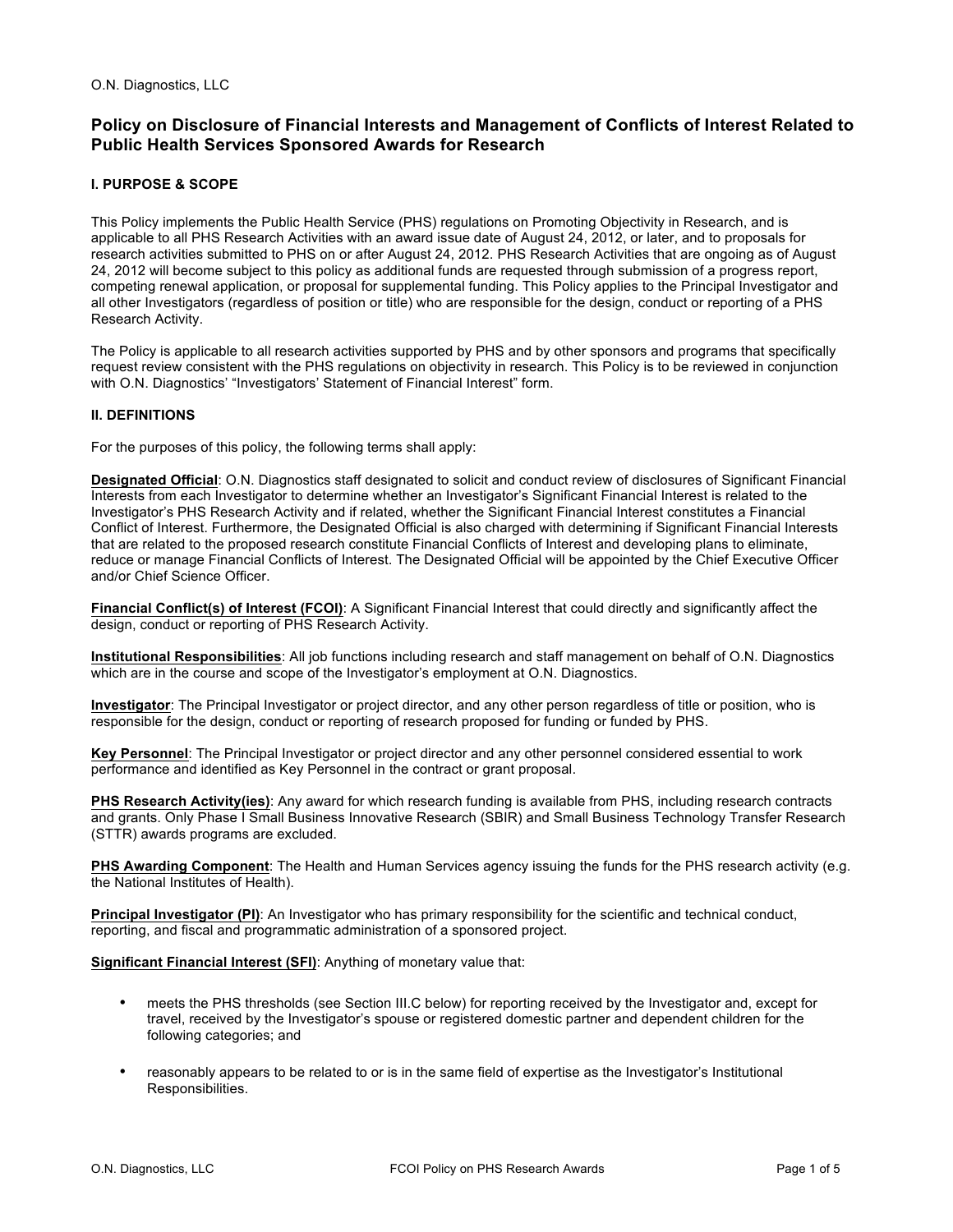Examples of SFIs include:

- Income or honoraria received for activities such as providing expert testimony or consulting services; serving on a board of directors, scientific advisory board, committee, panel or commission sponsored by a for-profit or nonprofit organization, including professional or scholarly societies; acting in an editorial capacity for a professional journal, reviewing journal manuscripts, book manuscripts, or grant or contract proposals for a for-profit or nonprofit organization; or salary received outside of O.N. Diagnostics. Any such activities must first be cleared through O.N. Diagnostics' Chief Science or Chief Executive Officer.
- Any equity interest in a company that is developing, manufacturing or selling products or providing services used in an Investigator's research and/or administrative responsibilities.
- Receipt of income from any organization other than O.N. Diagnostics for use or sale of patented or copyrighted intellectual property, such as software, textbooks, or other scholarly works for which royalties or licensing fees are received, including income from previous employers and universities.
- The occurrence of travel by the Investigator which is reimbursed or sponsored by a for-profit or non-profit entity, *excluding* a federal, state, or local government, a U.S. institution of higher education or an affiliated medical center/hospital or research institute.

#### **III. STATEMENT**

The PHS regulations on Objectivity in Research (revised in August 2011) are designed to promote objectivity by establishing standards that provide a reasonable expectation that the design, conduct, and reporting of PHS Research Activities will be free from bias resulting from any Investigator's Financial Conflicts of Interest.

Each institution applying for or receiving research support from PHS must comply with the regulations by putting in place a policy to ensure that:

#### **A. Investigators complete a training/education program:**

- 1. Before engaging in PHS Research Activities and at least every four years thereafter while receiving PHS research funding, and
- 2. Whenever an Investigator is not in compliance with this Policy or has failed to comply with a plan put in place to manage or mitigate a Financial Conflict of Interest.

#### **B. Investigators disclose SFIs at the following times:**

- 1. Initial disclosures must be made by all Investigators planning to participate on a proposed PHS Research Activity before the application for funding is submitted.
- 2. Investigators who are engaged in PHS Research Activities have an ongoing responsibility to update their disclosures throughout the period of PHS support:
	- Within 30 days of acquiring or discovering any new SFI; and
	- At least annually
- 3. New Investigators must complete an initial disclosure of SFIs before joining an ongoing PHS Research Activity.

#### **C. Investigators disclose to O.N. Diagnostic, SFIs that meet the following thresholds:**

1. For a *publicly traded entity*: Income or other payment for services including salary, and any payment for services not otherwise identified as salary, including but not limited to, consulting payments, honoraria, paid authorship, or any other payments or consideration of value, including payments made to a health sciences compensation plan, received during the prior 12 months *and* the value of any equity interest (including stock, stock options or other ownership interests, as determined by public prices or other reasonable measure of fair market value) in the entity as of the date of disclosure, which when aggregated, exceeds \$5,000.

*[Investigators are not required to disclose SFI in mutual funds or other investment vehicles such as retirement*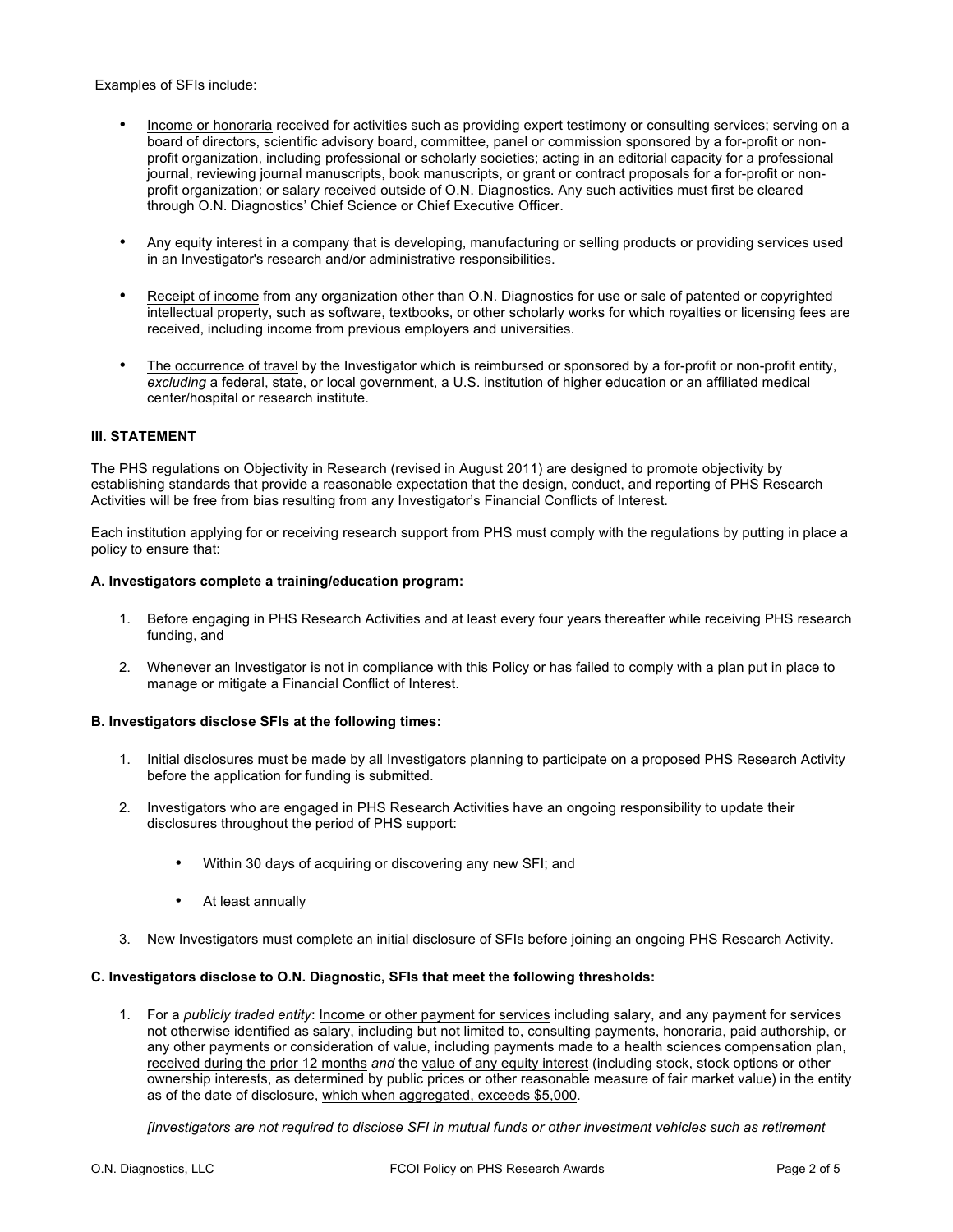funds as long as the Investigator does not directly control the investment decisions made for these investment *vehicles]*

2. For a *non-publicly traded entity*: Income or other payment for services including salary, and any payment for services not otherwise identified as salary, including but not limited to, consulting payments, honoraria, paid authorship, any other payments or consideration of value, including payments made to a health sciences compensation plan, received during the prior 12 months that exceeds \$5,000, *or* equity interest of any amount, including, but not limited to stock, stock options, or ownership interest in the entity.

*[Investigators are not required to disclose (a) payments made by O.N. Diagnostics, including salary, stipends, royalty payments, honoraria, reimbursement of expenses, or any other remuneration from O.N. Diagnostics; or (b) income for seminars, lectures, teaching engagements, or service on advisory committees or review panels sponsored by federal, state or local governments, a US institution of higher education, or a research institute, academic medical center or hospital that is affiliated with an institution of higher education]*

- 3. *Intellectual property rights and interests:* Income received during the previous 12 months that exceeds \$5,000 for such rights and interests.
- 4. *Travel:* The occurrence of any sponsored or reimbursed travel must be disclosed whether payment is made to the Investigator directly or expenses are paid on behalf of the Investigator by a for-profit or non-profit organization:
	- a. Either prospectively, by listing all travel that the Investigator anticipates will be sponsored or reimbursed during the next 12 months, or
	- b. Within 30 days of the occurrence if the trip wasn't reported prospectively.

### **IV. DISCLOSURES BY COLLABORATORS**

Collaborators from other institutions who share responsibility for the design, conduct or reporting of research results, and who will be conducting research under a subaward from O.N. Diagnostics are expected to comply with the policies and procedures of the organization at which they are employed. Subawards issued by O.N. Diagnostics will indicate that the subrecipient organization is responsible for reviewing and managing SFI disclosures and for sending O.N. Diagnostics notification of identified conflicts that cannot be managed in accordance with PHS reporting requirements.

Collaborators who share responsibility for the design, conduct, and reporting of research results, and who will participate in research under an independent consulting agreement issued by O.N. Diagnostics should be identified as Investigators by the O.N. Diagnostics PI and must complete the O.N. Diagnostics disclosure forms. If, upon review, O.N. Diagnostics determines that an SFI could directly and significantly affect the design, conduct, or reporting of the research to be performed under the agreement, these collaborators will be expected to adhere to the mitigation plans put in place to manage the identified conflicts of interest.

#### **V. REVIEWS AND REPORTING**

**A.** Disclosed SFIs will be reviewed prior to acceptance of new and renewal awards, and before submission of progress reports, proposals for supplemental funding, or requests for no-cost time extensions. Investigators may be asked to provide additional information about the SFIs that they previously disclosed. This information will be used by O.N. Diagnostics to conduct a preliminary review in order to reasonably determine whether any of an Investigator's SFIs:

- Could be affected by the PHS Research Activity; or
- Are in an entity whose financial interest could be affected by the research.

If after review it is determined that an SFI is related to the proposed PHS Research Activity, a second review will be conducted by the Designated Official to determine whether the SFI(s) reasonably appears to directly and significantly affect the design, conduct or reporting of the PHS Research Activity and thereby constitute an FCOI that may need to be managed.

In accordance with the PHS regulations, plans put into place to manage identified FCOI will be monitored for compliance until the completion of the PHS Research Activity. Each management plan will specify the way in which that will be accomplished.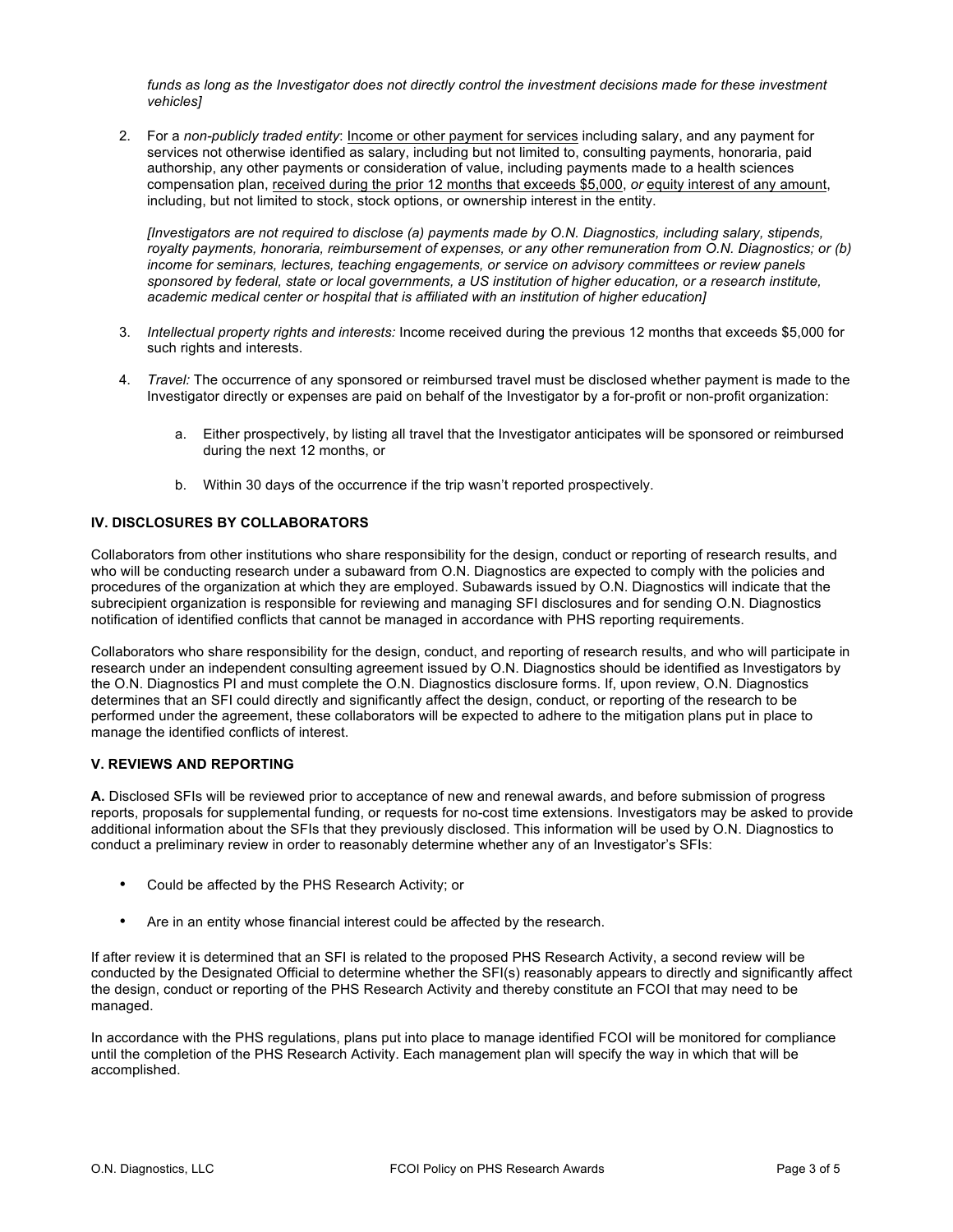**B.** Initial reports of FCOI must be made to the PHS awarding component prior to O.N. Diagnostics' expenditure of any funds provided under a PHS Research Activity. O.N. Diagnostics is not required to submit a report to the PHS awarding component if conflicts of interest are eliminated before research funds are expended.

Additional FCOI reports must be submitted to PHS under the following circumstances:

- 1. Throughout the lifetime of an award when progress reports are submitted, or when an award is extended (either through extension notification or an NIH prior approval request). When during the course of an ongoing PHS Research Activity an FCOI ceases to exist, updated information about the status of that FCOI should be provided with the subsequent progress report.
- 2. Within 60 days of determining that an FCOI exists based on disclosure of a newly acquired SFI by an Investigator during the course of an ongoing PHS Research Activity.
- 3. Within 60 days of determining that an FCOI exists for an Investigator who joins an ongoing PHS Research Activity.

**C.** When during the course of an ongoing PHS Research Activity, O.N. Diagnostics identifies an SFI that was not disclosed in a timely manner by an Investigator, or which was not previously reviewed, the Designated Official will review the SFI within 60 days to determine whether it is related to PHS Research Activities and whether an FCOI exists. If an FCOI is identified after such a review, a management plan must be implemented, at least on an interim basis.

Whenever an FCOI is not identified or managed in a timely manner, regardless of whether the Investigator did not disclose an SFI that was later determined to be an FCOI, or O.N. Diagnostics did not review or manage the FCOI, or because the Investigator failed to comply with a previously implemented management plan, O.N. Diagnostics must, within 120 days of the determination of non-compliance, complete a retrospective review of the Investigator's activities and the PHS Research Activities. The purpose of this retrospective review is to determine if the ongoing PHS Research Activity was biased in its design, conduct or reporting.

- Based on the results of the retrospective review, the previously submitted FCOI report must be updated to specify the actions that O.N. Diagnostics will take to manage the identified FCOI.
- If bias was found during the retrospective review, O.N. Diagnostics will promptly notify PHS and will draft a mitigation report that at a minimum documents the key elements of the retrospective review, describes the impact of the bias on the research, and outlines O.N. Diagnostics' plans to eliminate or mitigate the effect of the bias.

### **VI. RECORDS ACCESS AND RETENTION**

**A.** PHS regulations require that O.N. Diagnostics respond within 5 business days to any request for information about SFIs held by Key Personnel when O.N. Diagnostics has determined that the disclosed SFIs are related to PHS Research Activities and constitute FCOIs.

**B.** The information provided in the disclosure forms may be released or transmitted to PHS upon request. Completed disclosure forms also may be released in response to a public records request, pursuant to the terms of the California Public Records Act.

**C.** Records of financial disclosures, Designated Official's determinations, and actions regarding management of an FCOI will be retained for at least 3 years beyond the date of submission of the award's final expenditure report, or until the resolution of any actions by PHS involving the records, whichever is longer. Records relating to unfunded projects need not be retained.

#### **VII. PUBLIC ACCESSIBILITY**

**A.** Prior to the expenditure of funds, O.N. Diagnostics will publish on the company's public website.

**B.** Prior to the expenditure of funds, O.N. Diagnostics will publish on a publicly-accessible website or respond to any requestor within five business days of the request, information concerning any SFI that meets the following criteria:

- The SFI was disclosed and is still held by the senior and key personnel;
- A determination has been made that the SFI is related to the PHS-funded research; and
- A determination has been made that the SFI is a FCOI.
	- The information to be made available shall be consistent with the requirements of the PHS requlation.